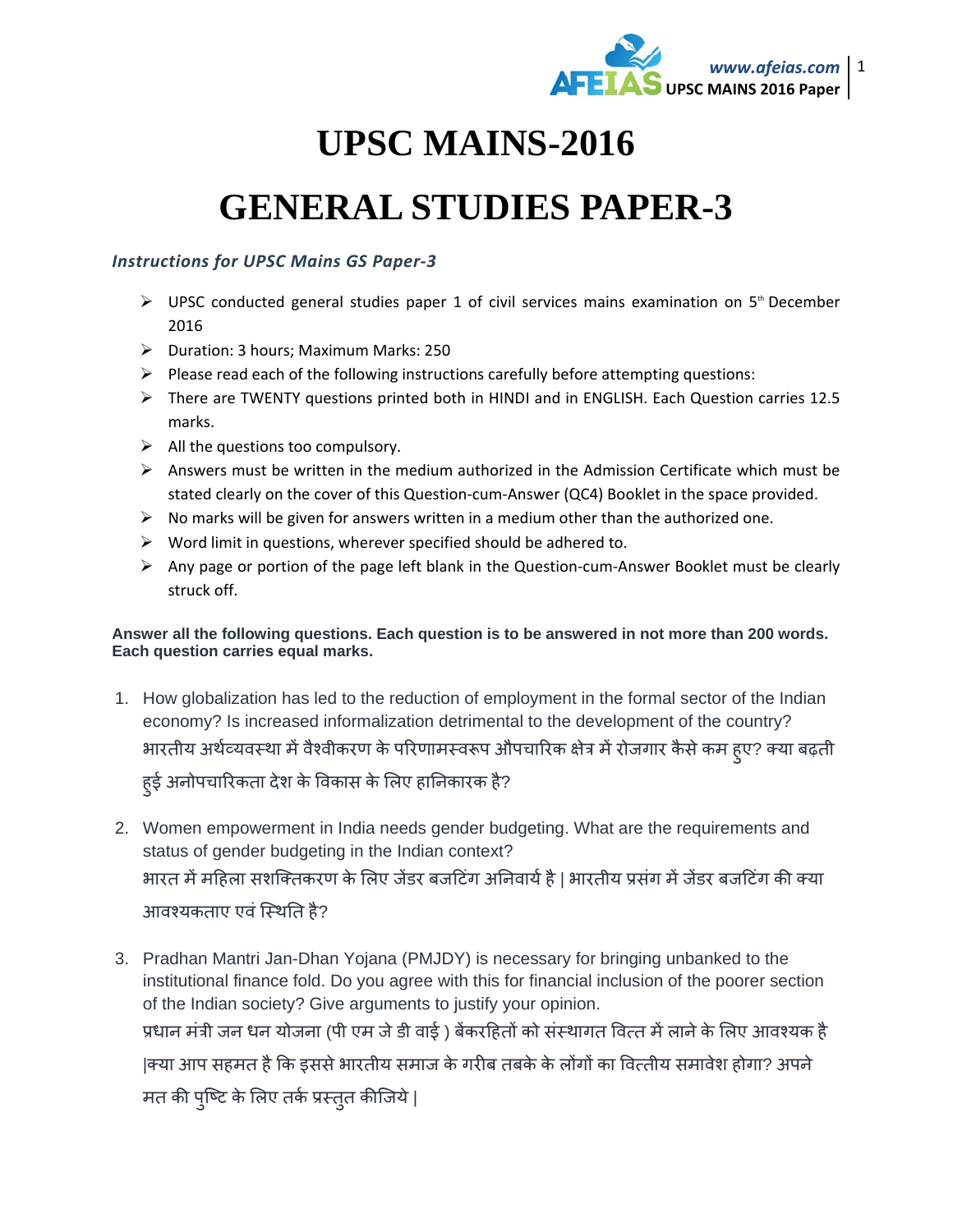

4. What are 'Smart Cities? Examine their relevance for urban development in India. Will it increase rural-urban differences? Give arguments for Smart Villages' in the light of PURA and RURBAN Mission.

'स्मार्ट शहरों ' से क्या तात्पर्य है? भारत के शहरी विकास में इनकी प्रासंगिकता का परीक्षण कीजिए | क्या इससे ग्रामीण तथा शहरी भेदभाव में बढ़ोत्तरी होगी? पी॰ यू॰ आर॰ ए॰ एवं आर॰ यू॰ आर॰ बी॰ ए॰ एन॰ मिशन के संदर्भ में 'स्मार्ट गाँव ' के लिए तके प्रस्तुत कीजिये?

5. Justify the need for FDI for the development of the Indian economy. Why there is gap between MOUs signed and actual FDIs? Suggest remedial steps to be taken for increasing actual FDIs in India.

भारतीय अर्थव्यवस्था के विकास में एफ॰ डी॰ आई॰ की आवश्यकता की पुष्टि कीजिए | हस्ताक्षरित समझोता

– ज्ञापनो तथा वास्तविक एफ॰ डी॰ आई॰ के बीच अंतर क्यो है? भारत में वास्तविक एफ॰ डी॰ आई॰को बढ़ाने

के लिए सुधारात्मक कदम सुझाइये |

- 6. Comment on the challenges for inclusive growth which include careless and useless manpower in the Indian context. Suggest measures to be taken for facing these challenges. भारतीय संदर्भ में समवेशी विकास में निहित चुनोतियों, जिनमे लापरवाह और बेकार जनशक्ति शामिल है, पर टिप्पणी कीजिये | इन चुनोतियों का सामना करने के उपाय सुझाइये |
- 7. What is water-use efficiency? Describe the role of micro-irrigation in increasing the wateruse efficiency. जल-उपयोग दक्षता से आप क्या समझते है? जल-उपयोग दक्षता को बढ़ाने में सूक्ष्म सिचाई की भूमिका का वणनर् कीिजए |
- 8. What is allelopathy? Discuss its role in major cropping systems of irrigated agriculture. एलीलोपैथी क्या है? सिचित कृषि-क्षेत्रों की प्रमुख फसल पद्धतियों में इसकी भूमिका का वर्णन कीजिए |
- 9. Discuss the role of land reforms in agricultural development. Identify the factors that were responsible for the success of land reforms in India. कृषि विकास में भूमि सुधारों की विवेचना कीजिए | भारत में भूमि सुधारों की सफलता के लिए उत्तरदायी कारकों को चिन्हित कीजिए |
- 10. Given the vulnerability of Indian agriculture to vagaries of nature, discuss the need for crop insurance and bring out the salient features of the Pradhan Mantri Fasal Bima Yojana (PMFBY) भारतीय कृषि की प्रकृति की अनिश्चितताओं पर निर्भरता के मद्देनजर, फसल बीमा की आवश्यकता की विवेचना कीजिए और प्रधान मंत्री फसल बीमा योजना (पी॰ एम॰ एफ॰ बी॰ वाई॰ ) की मुख्य विशेषताओं का उãलेख कीिजए |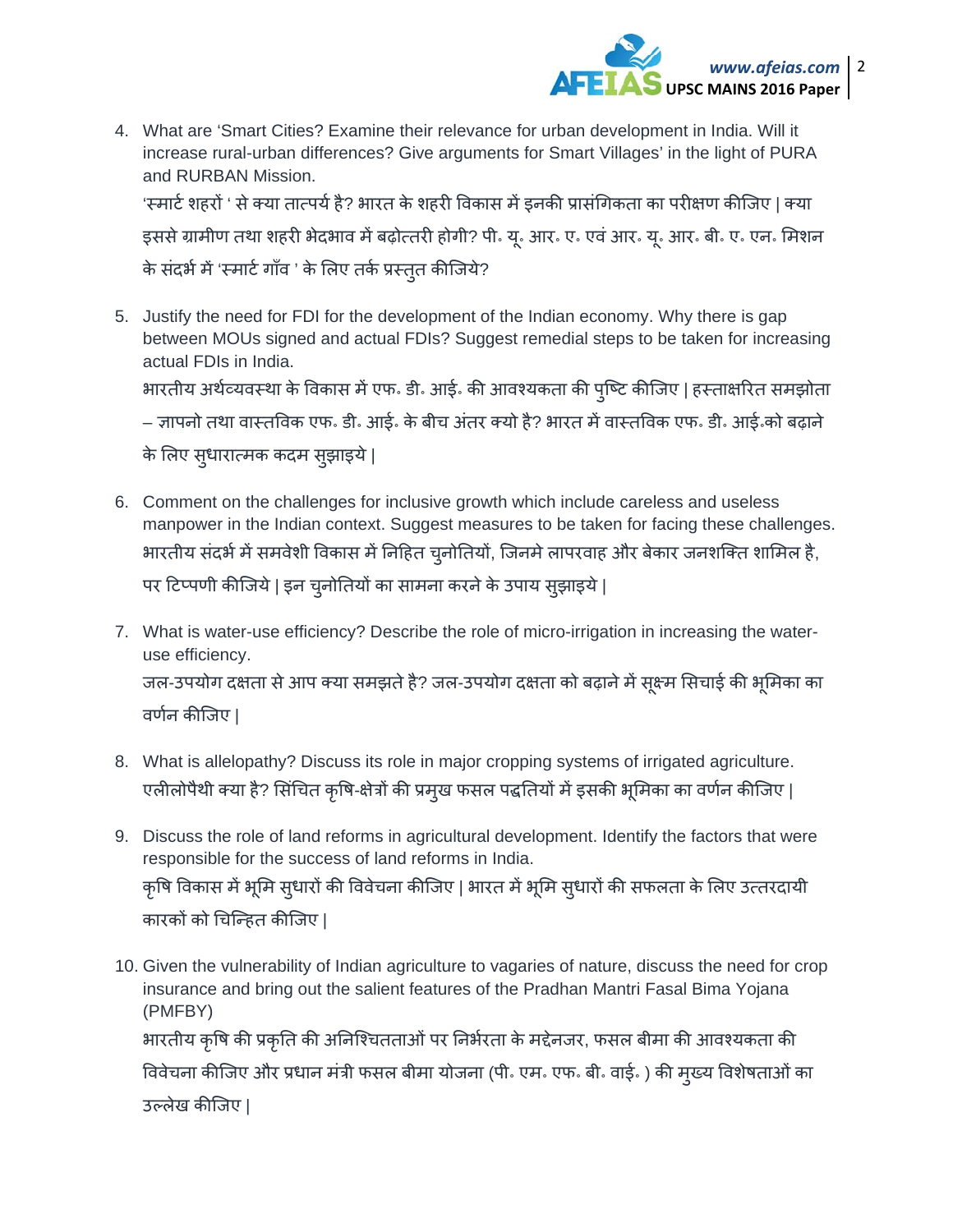

- 11. Give an account of the current status and the targets to be achieved pertaining to renewable energy sources in the country. Discuss in brief the importance of National Programme on Light Emitting Diodes (LEDs). देश की नवीकरणीय ऊर्जा के स्त्रोतों के सन्दर्भ में इनकी वर्तमान स्थिति और प्राप्त किए जाने वाले लक्ष्यों का विवरण दीजिये | प्रकाश उत्सर्जक डायोड (एल॰ ई॰ डी॰ ) पर राष्ट्रीय कार्यक्रम के महत्त्व की विवेचना संक्षेप में कीिजए |
- 12. Discuss India's achievements in the field of Space Science and Technology. How the application of this technology has helped India in its socio-economic development? अन्तरिक्ष विज्ञान और प्रौधौगिकी के क्षेत्र में भारत की उपलब्धियों की चर्चा कीजिये | इस प्रौधौगिकी का प्रयोग भारत के सामाजिक-आर्थिक विकास में किस प्रकार सहायक हुआ है?
- 13. Why is nanotechnology one of the key technologies of the 21st century? Describe the salient features of Indian Government's Mission on Nanoscience and Technology and the scope of its application in the development process of the country. अतिसूक्ष्म प्रौधौगिकी (नैनो टेक्नोलॉजी) 21वी शताब्दी की प्रमुख प्रौधौगिकियों में से एक क्यो है? अतिसूक्ष्म विज्ञान और प्रौधौगिकी पर भारत सरकार के मिशन की प्रमुख विशेषताओं तथा देश के विकास के प्रक्रम मे इसके प्रयोग के क्षेत्र का वर्णन कीजिए |
- 14. Rehabilitation of human settlements is one of the important environmental impacts which always attracts controversy while planning major projects. Discuss the measures suggested for mitigation of this impact while proposing major developmental projects. बड़ी परियोजनाओं के नियोजन के समय मानव बस्तियों का पुनवोस एक महत्वपूर्ण परिस्थितिक संघात है , िजस पर सदेव िववाद होता है | िवकास की बड़ी पिरयोजनाओ के प्रèताव के समय इस संघात को कम करने के लिए सुझाए गए उपायों पर चचो कीजिये |
- 15. The frequency of urban floods due to high intensity rainfall is increasing over the years. Discussing the reasons for urban floods. highlight the mechanisms for preparedness to reduce the risk during such events. कई वर्षों से उच्च तीव्रता की वर्षा के कारण शहरों में बाढ़ की बारंबारता बढ़ रही है | शहरी क्षेत्रों में बाढ़ के कारणों पर चर्चा करते हुए इस प्रकार की घटनाओं के दौरान जोखिम कम करने की तैयारियों की क्रियाविधि पर प्रकाश डािलए |
- 16. With reference to National Disaster Management Authority (NDMA) guidelines, discuss the measures to be adopted to mitigate the impact of the recent incidents of cloudbursts in many places of Uttarakhand.

राष्ट्रीय आपदा प्रबंधन प्राधिकरण (एन॰ डी॰ एम॰ ए॰ ) के सुझावों के संदर्भ में , उत्तराखंड के अनेकों स्थानो